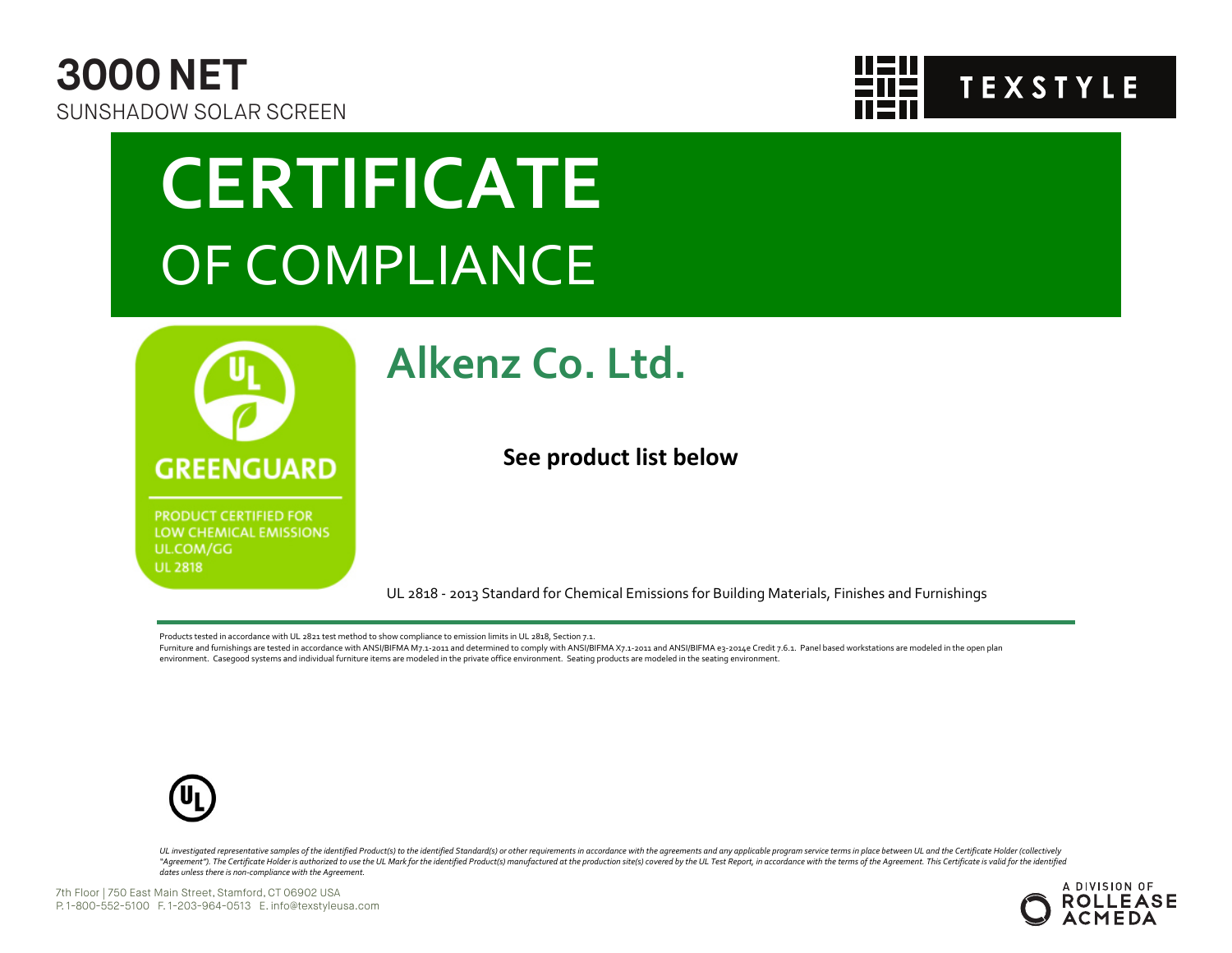



# **CERTIFICATE** OF COMPLIANCE

#### **UL GREENGUARD Certified Products Listing**

| <b>Product Name</b> | <b>Certification</b>        | <b>Status</b> | <b>Certificate</b><br><b>Number</b> | <b>Certification Period</b> | <b>Restrictions</b> |
|---------------------|-----------------------------|---------------|-------------------------------------|-----------------------------|---------------------|
| 3000 Net Series     | <b>GREENGUARD Certified</b> | Certified     | 75168-410                           | 12/22/2011-12/22/2020       |                     |
| 3000 RR Series      | <b>GREENGUARD Certified</b> | Certified     | 75169-410                           | 12/22/2011-12/22/2020       |                     |
| 3000 CA Series      | <b>GREENGUARD Certified</b> | Certified     | 75170-410                           | 12/22/2011-12/22/2020       |                     |
| 3000 HT Series      | <b>GREENGUARD Certified</b> | Certified     | 75171-410                           | 12/22/2011-12/22/2020       |                     |
| 4000 P Series       | <b>GREENGUARD Certified</b> | Certified     | 75172-410                           | 12/22/2011-12/22/2020       |                     |
| 4000 W Series       | <b>GREENGUARD Certified</b> | Certified     | 75173-410                           | 12/22/2011-12/22/2020       |                     |
| 4000 Q Series       | <b>GREENGUARD Certified</b> | Certified     | 75174-410                           | 12/22/2011-12/22/2020       |                     |
| <b>SS SERIES</b>    | <b>GREENGUARD Certified</b> | Certified     | 75175-410                           | 12/22/2011-12/22/2020       |                     |
| <b>VIEW SERIES</b>  | <b>GREENGUARD Certified</b> | Certified     | 75176-410                           | 12/22/2011-12/22/2020       |                     |
| 2000 NET Series     | <b>GREENGUARD Certified</b> | Certified     | 75177-410                           | 12/22/2011-12/22/2020       |                     |
| 4000 L Series       | <b>GREENGUARD Certified</b> | Certified     | 75178-410                           | 12/22/2011-12/22/2020       |                     |
| 4000 L Series       | <b>GREENGUARD Certified</b> | Certified     | 75179-410                           | 12/22/2011-12/22/2020       |                     |
| 4000 NET Series     | <b>GREENGUARD Certified</b> | Certified     | 75180-410                           | 12/22/2011-12/22/2020       |                     |
| 4700 P Series       | <b>GREENGUARD Certified</b> | Certified     | 75181-410                           | 12/22/2011-12/22/2020       |                     |
| 4000 T Series       | <b>GREENGUARD Certified</b> | Certified     | 75182-410                           | 12/22/2011-12/22/2020       |                     |
| 3000 AT Series      | <b>GREENGUARD Certified</b> | Certified     | 75197-410                           | 12/22/2011-12/22/2020       |                     |
| 3000 CF Series      | <b>GREENGUARD Certified</b> | Certified     | 75198-410                           | 12/22/2011-12/22/2020       |                     |
| 3000 HS Series      | <b>GREENGUARD Certified</b> | Certified     | 75573-410                           | 04/07/2016-12/22/2020       |                     |
| 3000 CD Series      | <b>GREENGUARD Certified</b> | Certified     | 75574-410                           | 04/07/2016-12/22/2020       |                     |



UL investigated representative samples of the identified Product(s) to the identified Standard(s) or other requirements in accordance with the agreements and any applicable program service terms in place between UL and the "Agreement"). The Certificate Holder is authorized to use the UL Mark for the identified Product(s) manufactured at the production site(s) covered by the UL Test Report, in accordance with the terms of the Agreement. This *dates unless there is non-compliance with the Agreement.*